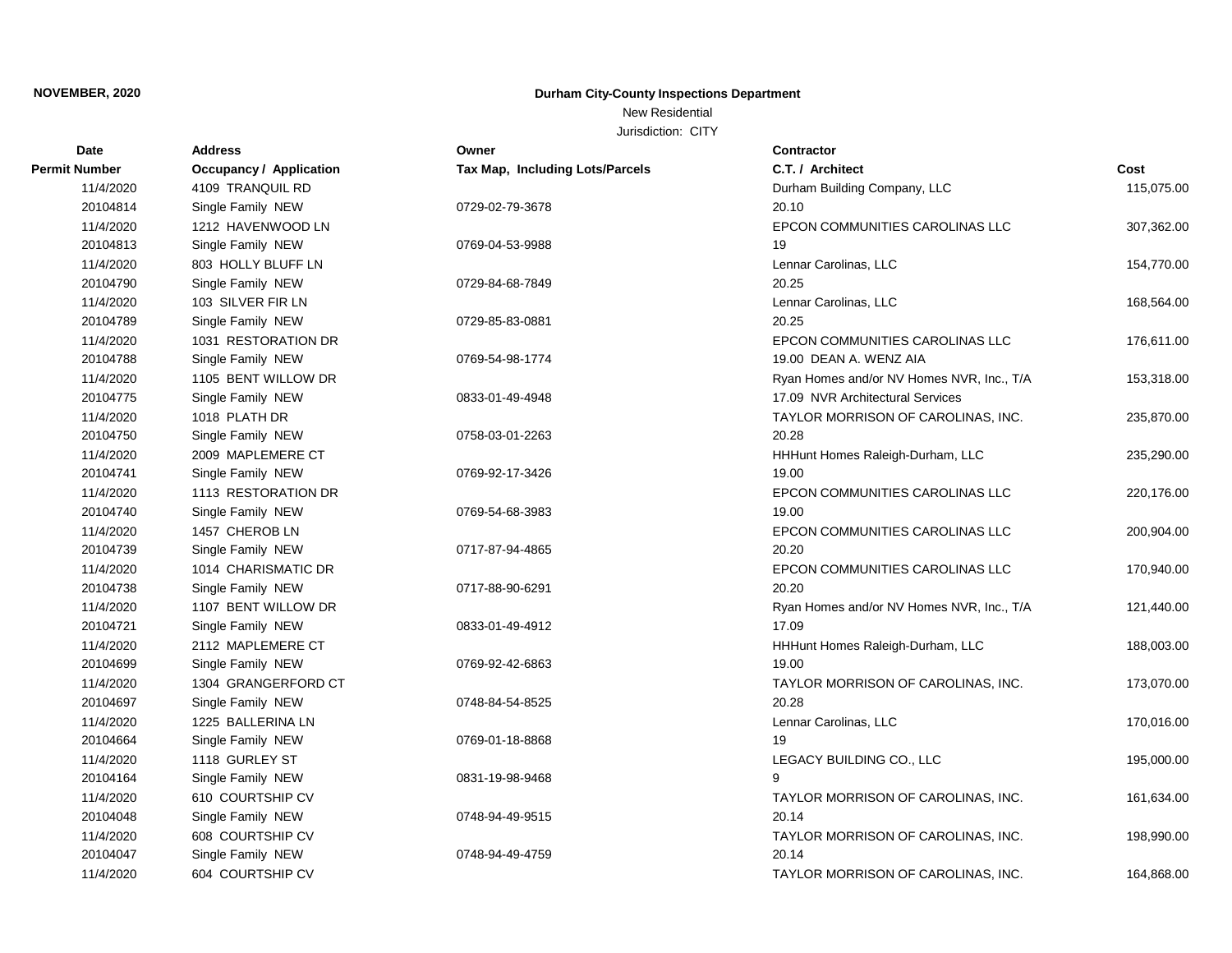# New Residential

| <b>Date</b>   | <b>Address</b>                 | Owner                           | Contractor                              |            |
|---------------|--------------------------------|---------------------------------|-----------------------------------------|------------|
| Permit Number | <b>Occupancy / Application</b> | Tax Map, Including Lots/Parcels | C.T. / Architect                        | Cost       |
| 20104046      | Single Family NEW              | 0748-95-30-9070                 | 20.14                                   |            |
| 11/4/2020     | 213 W CORPORATION ST           |                                 | SGS CONTRACTING, LLC.                   | 169,686.00 |
| 19104546      | Single Family NEW              | 0831-05-09-4569                 | 8.02                                    |            |
| 11/4/2020     | 213 W CORPORATION ST           |                                 | SGS CONTRACTING, LLC.                   | 169,686.00 |
| 19104540      | Single Family NEW              | 0831-05-09-4569                 | 8.02                                    |            |
| 11/5/2020     | 1503 JUNIPER ST                |                                 | Three Kids Building and Development LLC | 183,000.00 |
| 20104208      | Duplex NEW                     | 0831-07-68-9524                 | 10.02                                   |            |
| 11/5/2020     | 1503 JUNIPER ST                |                                 | Three Kids Building and Development LLC | 183,000.00 |
| 20104209      | Duplex NEW                     | 0831-07-68-9524                 | 10.02                                   |            |
| 11/5/2020     | 231 MARBELLA GROVE CT          |                                 | JOSEPH K. STEWART                       | 160,314.00 |
| 20104733      | Townhouse NEW                  | 0729-78-25-8708                 | 20.26 JDS Consulting & Design           |            |
| 11/5/2020     | 233 MARBELLA GROVE CT          |                                 | <b>JOSEPH K. STEWART</b>                | 138,600.00 |
| 20104734      | Townhouse NEW                  | 0729-78-25-5876                 | 20.26 JDS Consulting & Design           |            |
| 11/5/2020     | 235 MARBELLA GROVE CT          |                                 | <b>JOSEPH K. STEWART</b>                | 143,946.00 |
| 20104735      | Townhouse NEW                  | 0729-78-25-3973                 | 20.26 JDS Consulting & Design           |            |
| 11/5/2020     | 237 MARBELLA GROVE CT          |                                 | <b>JOSEPH K. STEWART</b>                | 161,700.00 |
| 20104737      | Townhouse NEW                  | 0729-78-26-1021                 | 20.26 JDS Consulting & Design           |            |
| 11/5/2020     | 502 N ROXBORO ST               |                                 | Concept 8, LLC                          | 182,358.00 |
| 20104563      | Townhouse NEW                  | 0831-07-98-5686                 | 11                                      |            |
| 11/5/2020     | 504 N ROXBORO ST               |                                 | Concept 8, LLC                          | 166,254.00 |
| 20104564      | Townhouse NEW                  | 0831-05-17-0911                 | 11                                      |            |
| 11/5/2020     | 506 N ROXBORO ST               |                                 | Concept 8, LLC                          | 185,130.00 |
| 20104565      | Townhouse NEW                  | 0831-07-98-7987                 | 11                                      |            |
| 11/5/2020     | 508 N ROXBORO ST               |                                 | Concept 8, LLC                          | 185,130.00 |
| 20104566      | Townhouse NEW                  | 0831-07-99-8183                 | 11                                      |            |
| 11/5/2020     | 510 N ROXBORO ST               |                                 | Concept 8, LLC                          | 185,130.00 |
| 20104567      | Townhouse NEW                  | 0831-07-99-9288                 | 11                                      |            |
| 11/5/2020     | 512 N ROXBORO ST               |                                 | Concept 8, LLC                          | 182,358.00 |
| 20104568      | Townhouse NEW                  | 0831-17-09-0494                 | 11                                      |            |
| 11/5/2020     | 211 MARBELLA GROVE CT          |                                 | JOSEPH K. STEWART                       | 153,186.00 |
| 20104755      | Townhouse NEW                  | 0729-78-45-7143                 | 20.26 JDS Consulting & Design           |            |
| 11/5/2020     | 213 MARBELLA GROVE CT          |                                 | JOSEPH K. STEWART                       | 132,264.00 |
| 20104756      | Townhouse NEW                  | 0729-78-45-5201                 | 20.26 JDS Consulting & Design           |            |
| 11/5/2020     | 215 MARBELLA GROVE CT          |                                 | JOSEPH K. STEWART                       | 138,666.00 |
| 20104757      | Townhouse NEW                  | 0729-78-45-3208                 | 20.26 JDS Consulting & Design           |            |
| 11/5/2020     | 217 MARBELLA GROVE CT          |                                 | <b>JOSEPH K. STEWART</b>                | 153,186.00 |
| 20104758      | Townhouse NEW                  | 0729-78-45-0366                 | 20.26 JDS Consulting & Design           |            |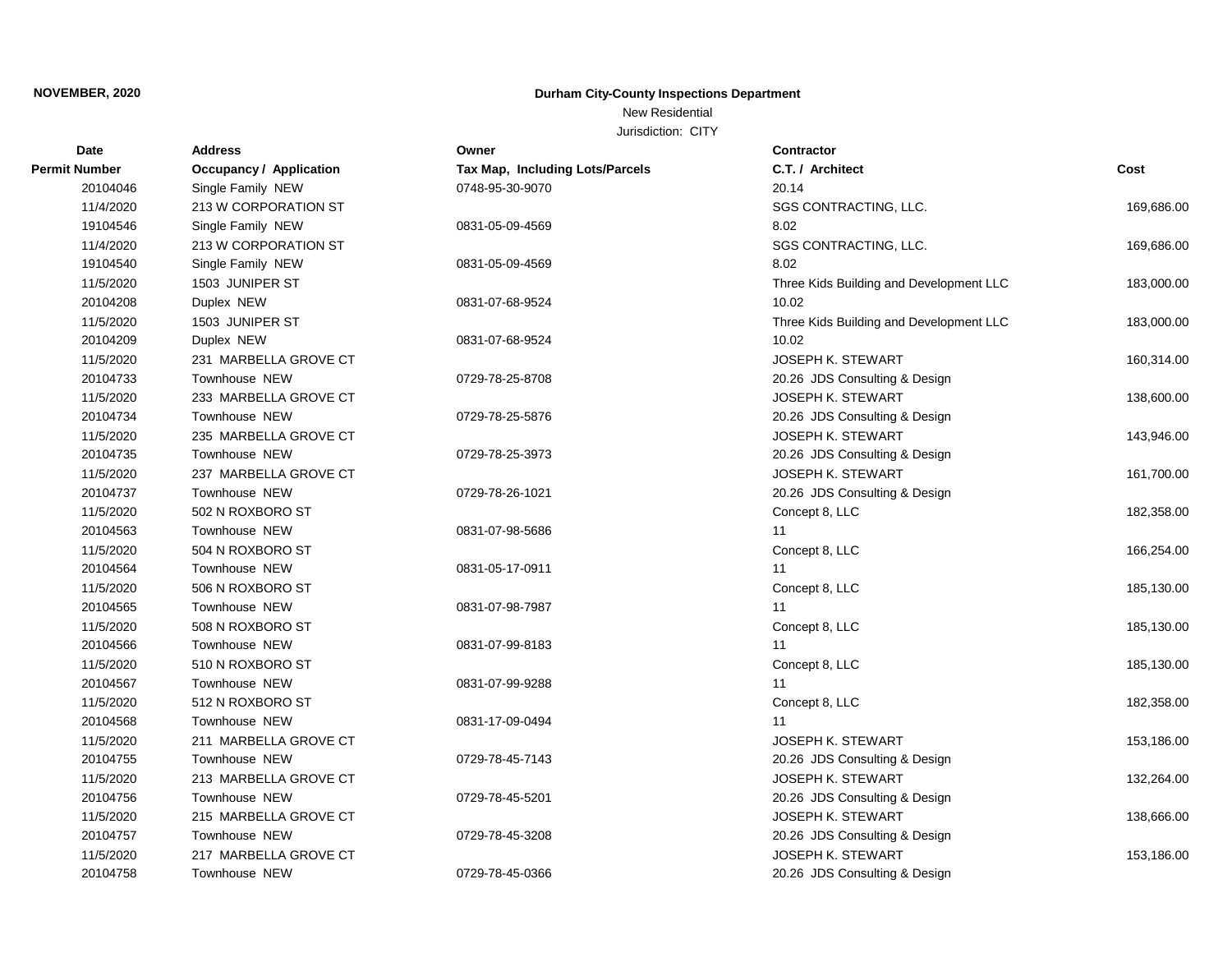# New Residential

| <b>Date</b>   | <b>Address</b>                 | Owner                           | <b>Contractor</b>                      |              |
|---------------|--------------------------------|---------------------------------|----------------------------------------|--------------|
| Permit Number | <b>Occupancy / Application</b> | Tax Map, Including Lots/Parcels | C.T. / Architect                       | Cost         |
| 11/5/2020     | 1417 SCHOLAR DR                |                                 | Ryan Builders-North Carolina, LLC, Dan | 122,628.00   |
| 20104763      | Townhouse NEW                  | 0830-83-44-3809                 | 20.27                                  |              |
| 11/5/2020     | 1415 SCHOLAR DR                |                                 | Ryan Builders-North Carolina, LLC, Dan | 126,192.00   |
| 20104762      | Townhouse NEW                  | 0830-83-44-0899                 |                                        |              |
| 11/5/2020     | 1419 SCHOLAR DR                |                                 | Ryan Builders-North Carolina, LLC, Dan | 125,202.00   |
| 20104760      | Townhouse NEW                  | 0830-83-44-5900                 | 20.27                                  |              |
| 11/5/2020     | 1421 SCHOLAR DR                |                                 | Ryan Builders-North Carolina, LLC, Dan | 122,628.00   |
| 20104764      | Townhouse NEW                  | 0830-83-44-7910                 | 20.27                                  |              |
| 11/5/2020     | 203 MARBELLA GROVE CT          |                                 | <b>JOSEPH K. STEWART</b>               | 132,264.00   |
| 20104769      | Townhouse NEW                  | 0729-78-54-4879                 | 20.26 JDS Consulting & Design          |              |
| 11/6/2020     | 7250 NC 751 HWY                |                                 | Lorient Homes LLC                      | 1,185,000.00 |
| 20104167      | Residential (2) NEW            | 0718-01-07-5777.054             | 20.12                                  |              |
| 11/6/2020     | 205 MARBELLA GROVE CT          |                                 | <b>JOSEPH K. STEWART</b>               | 138,666.00   |
| 20104770      | Townhouse NEW                  | 0729-78-54-2976                 | 20.26 JDS Consulting & Design          |              |
| 11/6/2020     | 207 MARBELLA GROVE CT          |                                 | <b>JOSEPH K. STEWART</b>               | 153,186.00   |
| 20104771      | Townhouse NEW                  | 0729-78-55-0024                 | 20.26 JDS Consulting & Design          |              |
| 11/6/2020     | 201 MARBELLA GROVE CT          |                                 | <b>JOSEPH K. STEWART</b>               | 153,186.00   |
| 20104768      | Townhouse NEW                  | 0729-78-54-7778                 | 20.26 JDS Consulting & Design          |              |
| 11/9/2020     | 2100 MAPLEMERE CT              |                                 | HHHunt Homes Raleigh-Durham, LLC       | 185,460.00   |
| 20103726      | Single Family NEW              | 0769-92-33-1993                 | 19.00                                  |              |
| 11/9/2020     | 3144 ROWENA AVE                |                                 | PEGASUS LAND CO., LLC                  | 72,600.00    |
| 20103853      | Single Family NEW              | 0840-18-78-0985                 | 18.02                                  |              |
| 11/9/2020     | 1002 GENTLE REED DR            |                                 | Lennar Carolinas, LLC                  | 162,360.00   |
| 20104583      | Townhouse NEW                  | 0851-38-23-0550                 | 18.06                                  |              |
| 11/9/2020     | 1004 GENTLE REED DR            |                                 | Lennar Carolinas, LLC                  | 135,036.00   |
| 20104584      | Townhouse NEW                  | 0851-38-23-3551                 | 18.06                                  |              |
| 11/9/2020     | 1119 NOVA ST                   |                                 | ABRANOVA BUILDING COMPANY, INC.        | 198,218.00   |
| 20102873      | Townhouse NEW                  | 0739-36-12-4597                 | <b>Alliance Architecture</b>           |              |
| 11/9/2020     | 1121 NOVA ST                   |                                 | ABRANOVA BUILDING COMPANY, INC.        | 198,218.00   |
| 20102874      | Townhouse NEW                  | 0739-36-12-5390                 | <b>Alliance Architecture</b>           |              |
| 11/9/2020     | 1125 NOVA ST                   |                                 | ABRANOVA BUILDING COMPANY, INC.        | 198,218.00   |
| 20102876      | Townhouse NEW                  | 0739-36-11-7753                 | <b>Alliance Architecture</b>           |              |
| 11/9/2020     | 1123 NOVA ST                   |                                 | ABRANOVA BUILDING COMPANY, INC.        | 198,218.00   |
| 20102875      | Townhouse NEW                  | 0739-36-12-6082                 | Alliance Architecture                  |              |
| 11/9/2020     | 1006 GENTLE REED DR            |                                 | Lennar Carolinas, LLC                  | 135,036.00   |
| 20104585      | Townhouse NEW                  | 0851-38-23-5582                 | 18.06                                  |              |
| 11/9/2020     | 1008 GENTLE REED DR            |                                 | Lennar Carolinas, LLC                  | 162,360.00   |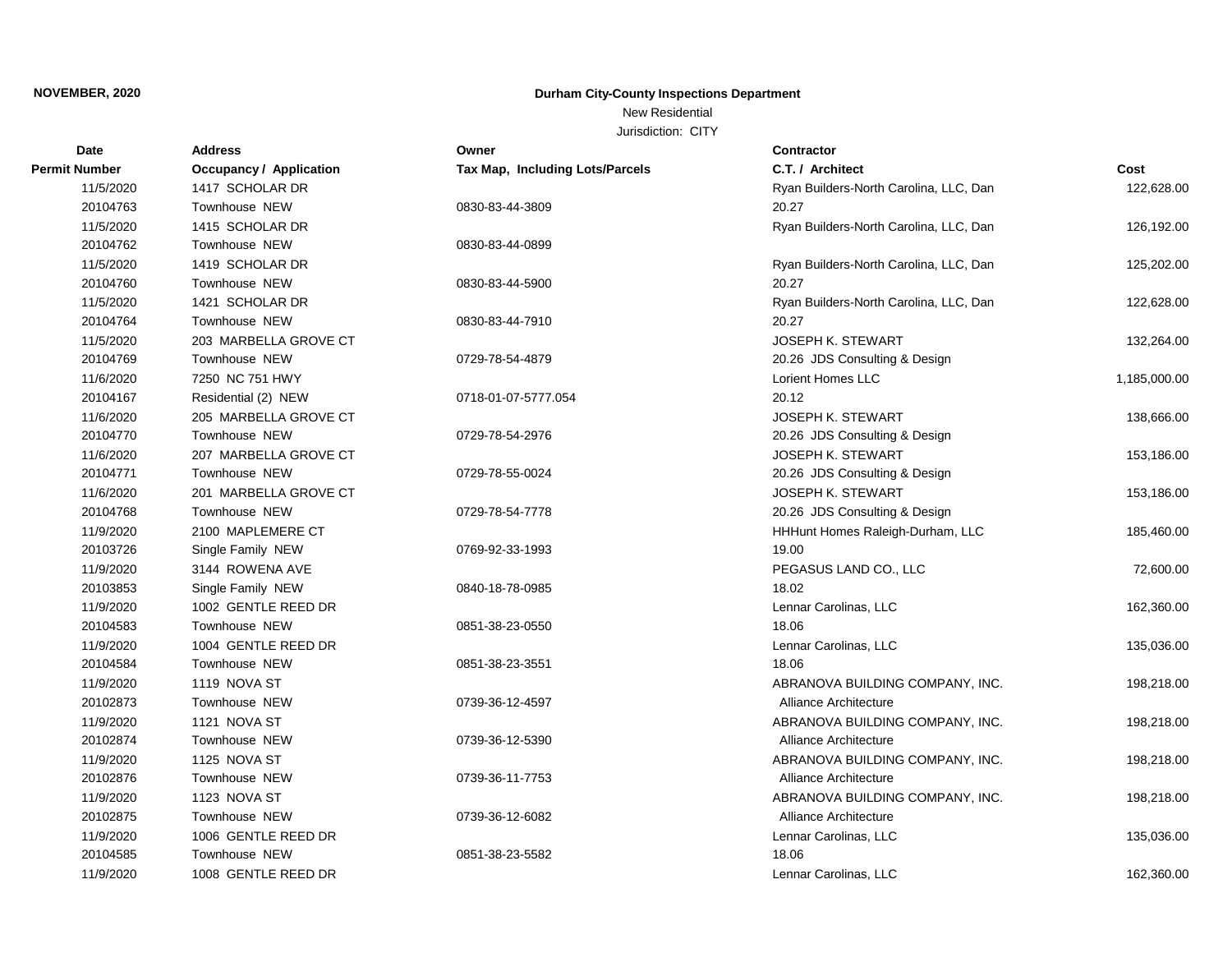# New Residential

| <b>Date</b>   | <b>Address</b>                 | Owner                           | <b>Contractor</b>                         |            |
|---------------|--------------------------------|---------------------------------|-------------------------------------------|------------|
| Permit Number | <b>Occupancy / Application</b> | Tax Map, Including Lots/Parcels | C.T. / Architect                          | Cost       |
| 20104586      | Townhouse NEW                  | 0851-38-23-8479                 | 18.06                                     |            |
| 11/10/2020    | 227 MARBELLA GROVE CT          |                                 | JOSEPH K. STEWART                         | 153,186.00 |
| 20104718      | Townhouse NEW                  | 0729-78-35-0699                 | 20.26                                     |            |
| 11/10/2020    | 1022 BENT WILLOW DR            |                                 | Ryan Homes and/or NV Homes NVR, Inc., T/A | 123,024.00 |
| 20104773      | Single Family NEW              | 0834-03-40-7247                 | 17.09 NVR Architectural Services          |            |
| 11/10/2020    | 1024 BENT WILLOW DR            |                                 | Ryan Homes and/or NV Homes NVR, Inc., T/A | 123,024.00 |
| 20104774      | Single Family NEW              | 0834-03-40-6277                 | 17.09 NVR Architectural Services          |            |
| 11/10/2020    | 3003 DUNNOCK DR                |                                 | Weekley Homes, L.P.                       | 165,858.00 |
| 20104778      | Townhouse NEW                  | 0728-44-48-3373                 |                                           |            |
| 11/10/2020    | 3005 DUNNOCK DR                |                                 | Weekley Homes, L.P.                       | 165,792.00 |
| 20104779      | Townhouse NEW                  | 0728-44-48-1444                 |                                           |            |
| 11/10/2020    | 3007 DUNNOCK DR                |                                 | Weekley Homes, L.P.                       | 166,650.00 |
| 20104780      | Townhouse NEW                  | 0728-44-38-9526                 |                                           |            |
| 11/10/2020    | 3009 DUNNOCK DR                |                                 | Weekley Homes, L.P.                       | 177,144.00 |
| 20104781      | Townhouse NEW                  | 0728-44-38-7606                 |                                           |            |
| 11/10/2020    | 3011 DUNNOCK DR                |                                 | Weekley Homes, L.P.                       | 184,338.00 |
| 20104782      | Townhouse NEW                  | 0728-44-38-4776                 |                                           |            |
| 11/10/2020    | 1007 ATHENA DR                 |                                 | Lennar Carolinas, LLC                     | 215,358.00 |
| 20104837      | Single Family NEW              | 0769-01-18-9443                 | 19                                        |            |
| 11/10/2020    | 1108 FARM LEAF DR              |                                 | Lennar Carolinas, LLC                     | 143,616.00 |
| 20104838      | Single Family NEW              | 0769-01-19-4062                 | 19                                        |            |
| 11/10/2020    | 911 HOLLY BLUFF LN             |                                 | Lennar Carolinas, LLC                     | 175,164.00 |
| 20104862      | Single Family NEW              | 0729-85-62-5198                 | 20.25                                     |            |
| 11/12/2020    | 211 W CORPORATION ST           |                                 | SGS CONTRACTING, LLC.                     | 169,686.00 |
| 19104537      | Single Family NEW              | 0831-05-09-4585                 | 8.02                                      |            |
| 11/12/2020    | 1109 NOVA ST                   |                                 | ABRANOVA BUILDING COMPANY, INC.           | 186,516.00 |
| 20103306      | Townhouse NEW                  | 0739-36-03-7682                 | Alliance Architecture                     |            |
| 11/12/2020    | 1111 NOVA ST                   |                                 | ABRANOVA BUILDING COMPANY, INC.           | 186,516.00 |
| 20103307      | Townhouse NEW                  | 0739-36-03-9470                 | Alliance Architecture                     |            |
| 11/12/2020    | 1113 NOVA ST                   |                                 | ABRANOVA BUILDING COMPANY, INC.           | 186,516.00 |
| 20103308      | Townhouse NEW                  | 0739-36-13-1157                 | Alliance Architecture                     |            |
| 11/12/2020    | 1115 NOVA ST                   |                                 | ABRANOVA BUILDING COMPANY, INC.           | 186,516.00 |
| 20103309      | Townhouse NEW                  | 0739-36-12-3912                 | Alliance Architecture                     |            |
| 11/19/2020    | 702 CATALPA DR                 |                                 | Jamison Builders - James M. Daniels, T/A  | 99,528.00  |
| 20103769      | Single Family NEW              | 0842-30-41-8703                 | 18.02 Easy Living Plans                   |            |
| 11/20/2020    | 1101 NOVA ST                   |                                 | ABRANOVA BUILDING COMPANY, INC.           | 186,516.00 |
| 20103301      | Townhouse NEW                  | 0739-26-94-7357                 | Alliance Architecture                     |            |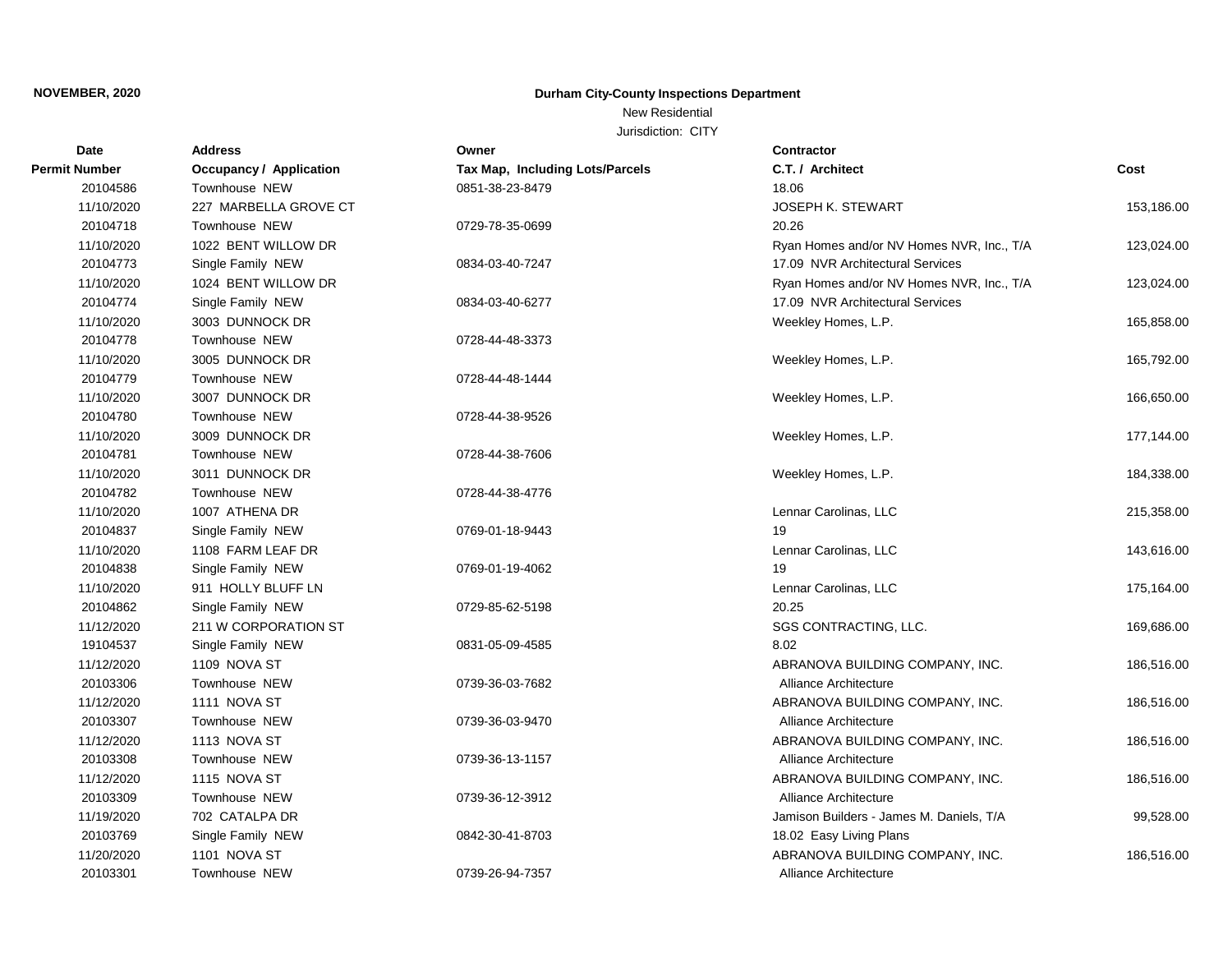# New Residential

| <b>Date</b>          | <b>Address</b>                 | Owner                           | <b>Contractor</b>                                  |            |
|----------------------|--------------------------------|---------------------------------|----------------------------------------------------|------------|
| <b>Permit Number</b> | <b>Occupancy / Application</b> | Tax Map, Including Lots/Parcels | C.T. / Architect                                   | Cost       |
| 11/20/2020           | 1103 NOVA ST                   |                                 | ABRANOVA BUILDING COMPANY, INC.                    | 186,516.00 |
| 20103302             | Townhouse NEW                  | 0739-36-04-0213                 | Alliance Architecture                              |            |
| 11/20/2020           | <b>1105 NOVA ST</b>            |                                 | ABRANOVA BUILDING COMPANY, INC.                    | 186,516.00 |
| 20103303             | Townhouse NEW                  | 0739-36-04-2067                 | Alliance Architecture                              |            |
| 11/20/2020           | 1107 NOVA ST                   |                                 | ABRANOVA BUILDING COMPANY, INC.                    | 186,516.00 |
| 20103304             | Townhouse NEW                  | 0739-36-03-4899                 | Alliance Architecture                              |            |
| 11/20/2020           | 2207 FITZGERALD AVE            |                                 | Tri-Point Builders, T/A Roberto Rivera             | 197,300.00 |
| 20103807             | Single Family NEW              | 0820-08-88-5659                 | 13.03                                              |            |
| 11/20/2020           | 3146 ROWENA AVE                |                                 | PEGASUS LAND CO., LLC                              | 77,088.00  |
| 20103855             | Single Family NEW              | 0840-18-78-0985                 | 18.02                                              |            |
| 11/20/2020           | 2007 ANGIER AVE                |                                 | Barbee Construction Services, LLC                  | 240,108.00 |
| 20104053             | Single Family NEW              | 0831-15-52-7634                 | 10.01 Dreamhomes by Design                         |            |
| 11/20/2020           | 1106 MAGNOLIA DR               |                                 | Gitto Enterprises Inc.                             | 170,000.00 |
| 20104283             | Single Family NEW              | 0830-03-14-6956                 | 20.09                                              |            |
| 11/20/2020           | 421 W MARKHAM AVE              |                                 | Yates-Greene, LLC                                  | 358,300.00 |
| 20104356             | Single Family NEW              | 0822-92-84-8271                 | 3.02 Filter Design Studio, P.L.L.C. (Ryan Edwards) |            |
| 11/20/2020           | 705 W MARKHAM AVE              |                                 | Gold Leaf Construction, LLC                        | 200,000.00 |
| 20104361             | Single Family NEW              | 0822-20-82-8338                 | 3.02                                               |            |
| 11/20/2020           | 2725 DUKE HOMESTEAD RD         |                                 | BERINI, JOE F., CONST. CO.                         | 175,000.00 |
| 20104363             | Duplex NEW                     | 0823-17-11-9494                 | 17.05                                              |            |
| 11/20/2020           | 2725 DUKE HOMESTEAD RD         |                                 | BERINI, JOE F., CONST. CO.                         | 175,000.00 |
| 20104364             | Duplex NEW                     | 0823-17-11-9494                 | 17.05                                              |            |
| 11/20/2020           | 211 N PLUM ST                  |                                 | HABITAT FOR HUMANITY OF DURHAM INC.                | 93,720.00  |
| 20104376             | Single Family NEW              | 0831-14-44-6300                 | 10.01                                              |            |
| 11/20/2020           | 1123 MIDLAND TER               |                                 | Gitto Enterprises Inc.                             | 170,000.00 |
| 20104597             | Single Family NEW              | 0842-13-02-6552                 | 18.01                                              |            |
| 11/20/2020           | 1227 BALLERINA LN              |                                 | Lennar Carolinas, LLC                              | 259,314.00 |
| 20104714             | Single Family NEW              | 0769-01-18-8992                 | 19                                                 |            |
| 11/20/2020           | 6 GRAY BLUFF PL                |                                 | DAVES, SCOTT, CONST CO, INC                        | 810,000.00 |
| 20104800             | Single Family NEW              | 0813-02-68-1997                 | 17.07 Murphy Garnow Design Group Inc               |            |
| 11/20/2020           | 1003 ATHENA DR                 |                                 | Lennar Carolinas, LLC                              | 151,206.00 |
| 20104836             | Single Family NEW              | 0769-01-18-9303                 | 19                                                 |            |
| 11/20/2020           | 4842 RANDALL RD                |                                 | Ryan Homes and/or NV Homes NVR, Inc., T/A          | 157,740.00 |
| 20104853             | Townhouse NEW                  | 0709-23-09-5092                 | 20.18                                              |            |
| 11/20/2020           | 4844 RANDALL RD                |                                 | Ryan Homes and/or NV Homes NVR, Inc., T/A          | 130,548.00 |
| 20104854             | Townhouse NEW                  | 0709-23-08-5668                 | 20.18                                              |            |
| 11/20/2020           | 4848 RANDALL RD                |                                 | Ryan Homes and/or NV Homes NVR, Inc., T/A          | 130,548.00 |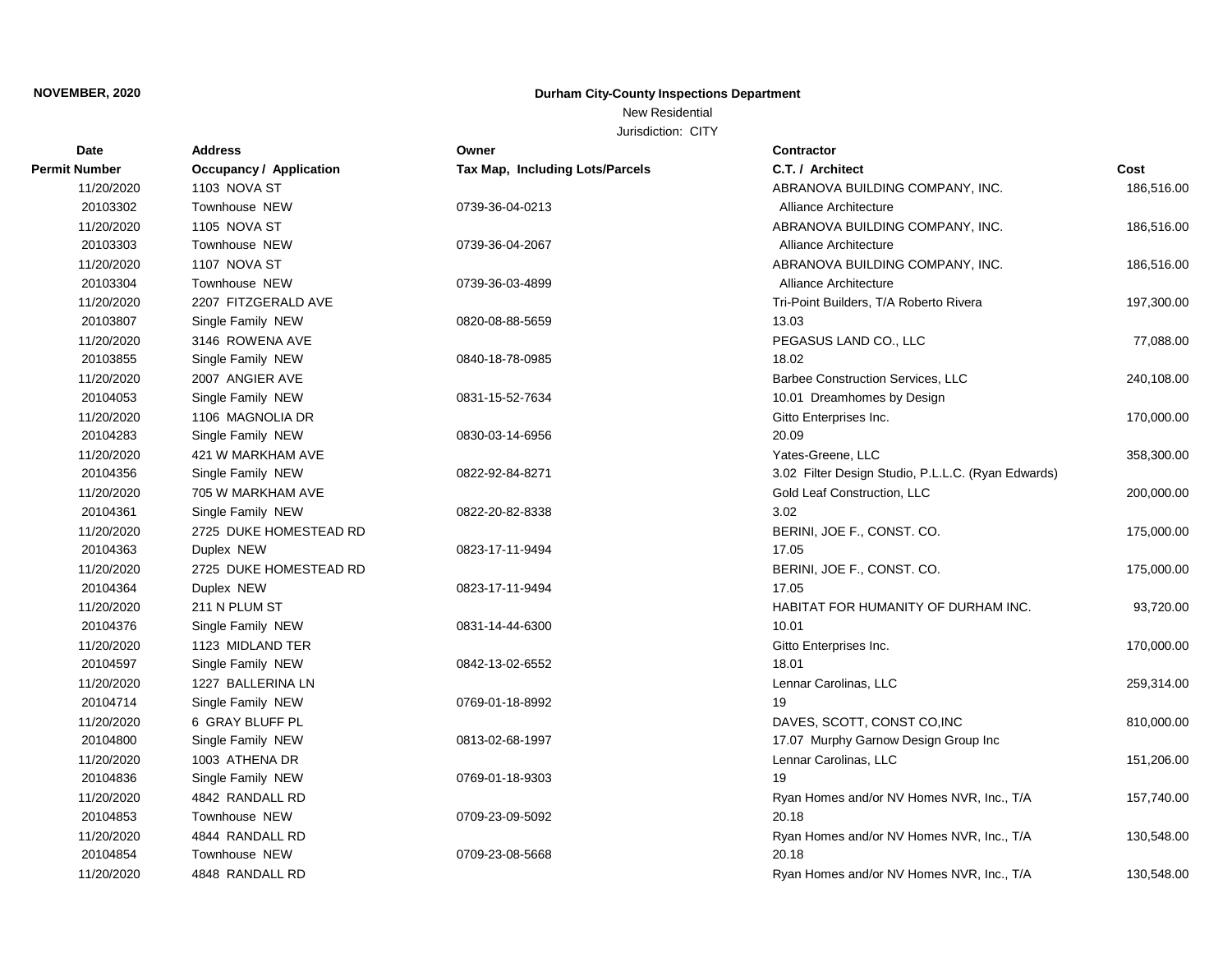# New Residential

| Date                 | <b>Address</b>                 | Owner                           | Contractor                                |            |
|----------------------|--------------------------------|---------------------------------|-------------------------------------------|------------|
| <b>Permit Number</b> | <b>Occupancy / Application</b> | Tax Map, Including Lots/Parcels | C.T. / Architect                          | Cost       |
| 20104856             | Townhouse NEW                  | 0709-23-08-5294                 | 20.18                                     |            |
| 11/20/2020           | 4850 RANDALL RD                |                                 | Ryan Homes and/or NV Homes NVR, Inc., T/A | 156,684.00 |
| 20104857             | Townhouse NEW                  | 0709-23-07-8907                 | 20.18                                     |            |
| 11/20/2020           | 4846 RANDALL RD                |                                 | Ryan Homes and/or NV Homes NVR, Inc., T/A | 180,840.00 |
| 20104855             | Townhouse NEW                  | 0709-23-08-5486                 | 20.18                                     |            |
| 11/20/2020           | 225 MARBELLA GROVE CT          |                                 | <b>JOSEPH K. STEWART</b>                  | 143,946.00 |
| 20104861             | Townhouse NEW                  | 0729-78-35-3640                 | 20.18 JDS Consulting & Design             |            |
| 11/20/2020           | 221 MARBELLA GROVE CT          |                                 | <b>JOSEPH K. STEWART</b>                  | 160,314.00 |
| 20104859             | Townhouse NEW                  | 0729-78-35-7476                 | 20.18 JDS Consulting & Design             |            |
| 11/20/2020           | 223 MARBELLA GROVE CT          |                                 | <b>JOSEPH K. STEWART</b>                  | 138,600.00 |
| 20104860             | Townhouse NEW                  | 0729-78-35-5544                 | 20.18 JDS Consulting & Design             |            |
| 11/20/2020           | 807 HOLLY BLUFF LN             |                                 | Lennar Carolinas, LLC                     | 158,664.00 |
| 20104863             | Single Family NEW              | 0729-84-69-6776                 |                                           |            |
| 11/20/2020           | 239 MARBELLA GROVE CT          |                                 | <b>JOSEPH K. STEWART</b>                  | 156,186.00 |
| 20104883             | Townhouse NEW                  | 0729-78-16-7058                 | 20.26                                     |            |
| 11/20/2020           | 245 MARBELLA GROVE CT          |                                 | <b>JOSEPH K. STEWART</b>                  | 153,186.00 |
| 20104885             | Townhouse NEW                  | 0729-78-16-2582                 | 20.26                                     |            |
| 11/20/2020           | 243 MARBELLA GROVE CT          |                                 | <b>JOSEPH K. STEWART</b>                  | 153,186.00 |
| 20104884             | Townhouse NEW                  | 0729-78-16-5356                 | 20.26                                     |            |
| 11/20/2020           | 1113 ASHCLIFF LN               |                                 | HHHunt Homes Raleigh-Durham, LLC          | 182,622.00 |
| 20104892             | Single Family NEW              | 0769-92-22-4577                 | 19.00                                     |            |
| 11/20/2020           | 4772 RANDALL RD                |                                 | Ryan Homes and/or NV Homes NVR, Inc., T/A | 129,888.00 |
| 20104906             | Townhouse NEW                  | 225016-PP20237                  | 20.18                                     |            |
| 11/20/2020           | 4774 RANDALL RD                |                                 | Ryan Homes and/or NV Homes NVR, Inc., T/A | 157,344.00 |
| 20104907             | Townhouse NEW                  | 0709-24-01-1367                 | 20.18                                     |            |
| 11/20/2020           | 4776 RANDALL RD                |                                 | Ryan Homes and/or NV Homes NVR, Inc., T/A | 130,548.00 |
| 20104908             | Townhouse NEW                  | 0709-24-01-1175                 | 20.18                                     |            |
| 11/20/2020           | 4778 RANDALL RD                |                                 | Ryan Homes and/or NV Homes NVR, Inc., T/A | 130,548.00 |
| 20104909             | Townhouse NEW                  | 0709-24-00-2903                 | 20.18                                     |            |
| 11/20/2020           | 4780 RANDALL RD                |                                 | Ryan Homes and/or NV Homes NVR, Inc., T/A | 156,684.00 |
| 20104910             | Townhouse NEW                  | 0709-24-00-2519                 | 20.18                                     |            |
| 11/20/2020           | 1406 FARM POND TRL             |                                 | M/I HOMES OF RALEIGH LLC                  | 182,688.00 |
| 20104911             | Townhouse NEW                  | 0769-04-83-3476                 | 19.00                                     |            |
| 11/20/2020           | 1408 FARM POND TRL             |                                 | M/I HOMES OF RALEIGH LLC                  | 170,148.00 |
| 20104912             | Townhouse NEW                  | 0769-04-83-3476                 | 19.00                                     |            |
| 11/20/2020           | 1410 FARM POND TRL             |                                 | M/I HOMES OF RALEIGH LLC                  | 170,148.00 |
| 20104913             | Townhouse NEW                  | 0769-04-83-3476                 | 19.00                                     |            |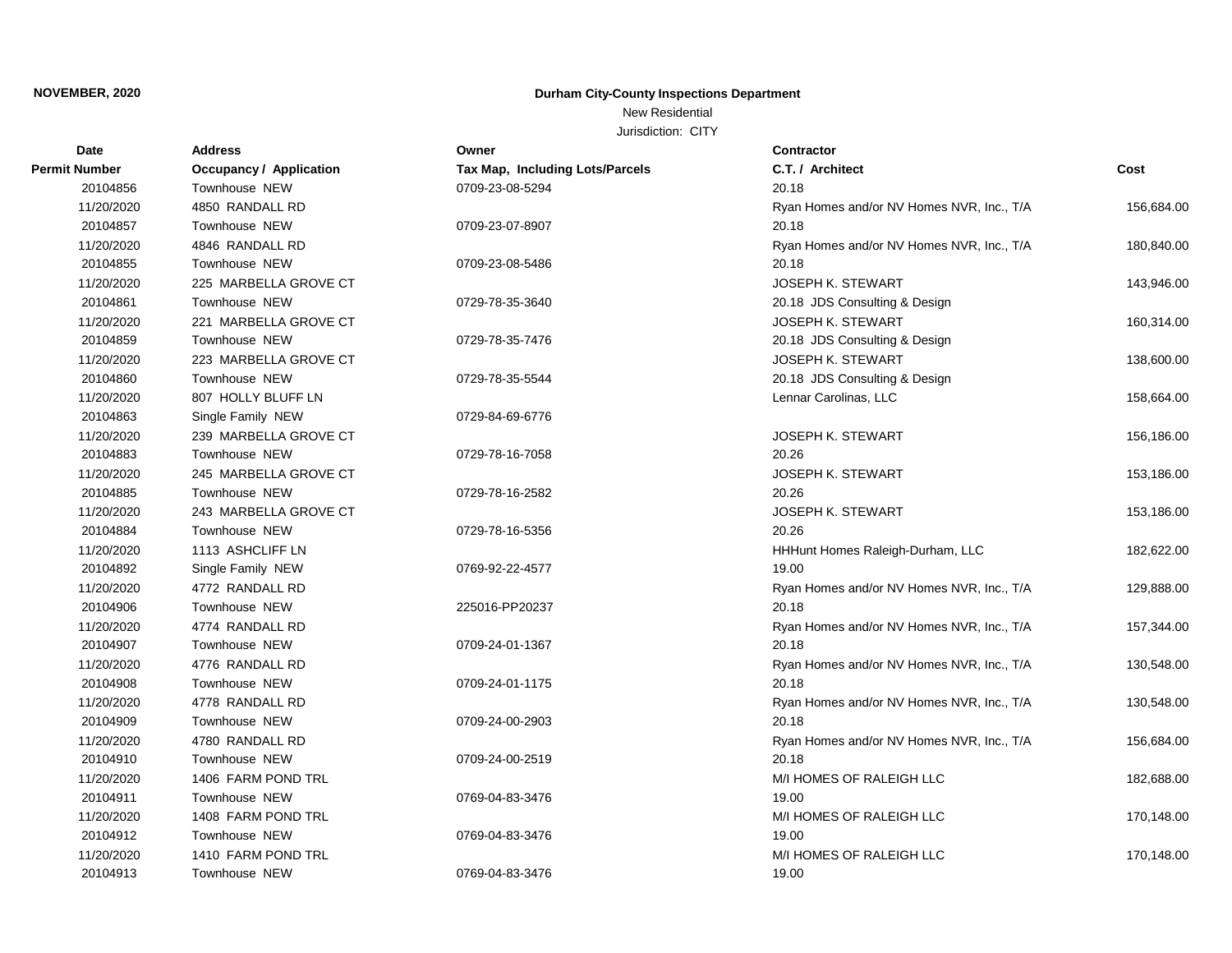# New Residential

| <b>Date</b>   | <b>Address</b>          | Owner                           | <b>Contractor</b>                         |            |
|---------------|-------------------------|---------------------------------|-------------------------------------------|------------|
| Permit Number | Occupancy / Application | Tax Map, Including Lots/Parcels | C.T. / Architect                          | Cost       |
| 11/20/2020    | 1412 FARM POND TRL      |                                 | M/I HOMES OF RALEIGH LLC                  | 167,000.00 |
| 20104914      | Townhouse NEW           | 0769-04-83-3476                 | 19.00                                     |            |
| 11/20/2020    | 1414 FARM POND TRL      |                                 | M/I HOMES OF RALEIGH LLC                  | 182,688.00 |
| 20104915      | Townhouse NEW           | 0769-04-83-3476                 | 19.00                                     |            |
| 11/20/2020    | 117 BEACONSFIELD CT     |                                 | HHHunt Homes Raleigh-Durham, LLC          | 229,416.00 |
| 20104930      | Single Family NEW       | 0769-92-93-4516                 | 19.00 Michael Repsher                     |            |
| 11/20/2020    | 1133 RESTORATION DR     |                                 | EPCON COMMUNITIES CAROLINAS LLC           | 210,606.00 |
| 20104935      | Single Family NEW       | 0769-54-38-7987                 | 19.00                                     |            |
| 11/20/2020    | 1516 CHEROB LN          |                                 | EPCON COMMUNITIES CAROLINAS LLC           | 200,904.00 |
| 20104939      | Single Family NEW       | 0717-87-56-9665                 | 19.00                                     |            |
| 11/20/2020    | 1029 BENT WILLOW DR     |                                 | Ryan Homes and/or NV Homes NVR, Inc., T/A | 123,024.00 |
| 20104943      | Single Family NEW       | 0834-03-40-5099                 | 17.09                                     |            |
| 11/20/2020    | 1026 BENT WILLOW DR     |                                 | Ryan Homes and/or NV Homes NVR, Inc., T/A | 138,996.00 |
| 20104944      | Single Family NEW       | 0834-03-40-6217                 | 17.09                                     |            |
| 11/20/2020    | 907 CLARENDON ST        |                                 | LEGACY BUILDING CO., LLC                  | 400,000.00 |
| 20104946      | Single Family NEW       | 0822-14-43-0387                 | 4.02                                      |            |
| 11/20/2020    | 1320 GRANGERFORD CT     |                                 | TAYLOR MORRISON OF CAROLINAS, INC.        | 238,656.00 |
| 20104966      | Single Family NEW       | 0748-84-51-7320                 | 20.14                                     |            |
| 11/20/2020    | 1004 ATHENA DR          |                                 | Lennar Carolinas, LLC                     | 143,616.00 |
| 20104968      | Single Family NEW       | 0769-01-28-0372                 | 19                                        |            |
| 11/23/2020    | 1005 ATHENA DR          |                                 | Lennar Carolinas, LLC                     | 229,284.00 |
| 20104969      | Single Family NEW       | 0769-01-18-9329                 | 19                                        |            |
| 11/23/2020    | 1117 ASHCLIFF LN        |                                 | HHHunt Homes Raleigh-Durham, LLC          | 234,696.00 |
| 20104979      | Single Family NEW       | 0769-92-21-1969                 | 19.00                                     |            |
| 11/23/2020    | 1047 LIPPINCOTT RD      |                                 | Meritage Homes of the Carolinas, Inc.     | 206,118.00 |
| 20104986      | Single Family NEW       | 0749-01-19-9383                 | 18.09                                     |            |
| 11/23/2020    | 1241 GEMFOR ST          |                                 | Pulte Home Company, LLC                   | 160,116.00 |
| 20104987      | Townhouse NEW           | 0758-48-11-4019                 |                                           |            |
| 11/23/2020    | 1243 GEMFOR ST          |                                 | Pulte Home Company, LLC                   | 155,232.00 |
| 20104988      | Townhouse NEW           | 0758-48-11-7242                 |                                           |            |
| 11/23/2020    | 1245 GEMFOR ST          |                                 | Pulte Home Company, LLC                   | 155,232.00 |
| 20104989      | Townhouse NEW           | 0758-48-21-0231                 |                                           |            |
| 11/23/2020    | 1247 GEMFOR ST          |                                 | Pulte Home Company, LLC                   | 159,192.00 |
| 20104990      | Townhouse NEW           | 0758-48-21-3065                 |                                           |            |
| 11/23/2020    | 1033 BENT WILLOW DR     |                                 | Ryan Homes and/or NV Homes NVR, Inc., T/A | 123,024.00 |
| 20105000      | Single Family NEW       | 0834-01-40-4092                 | 17.09 NVR Architectural Services          |            |
| 11/24/2020    | 1500 FARM POND TRL      |                                 | M/I HOMES OF RALEIGH LLC                  | 172,656.00 |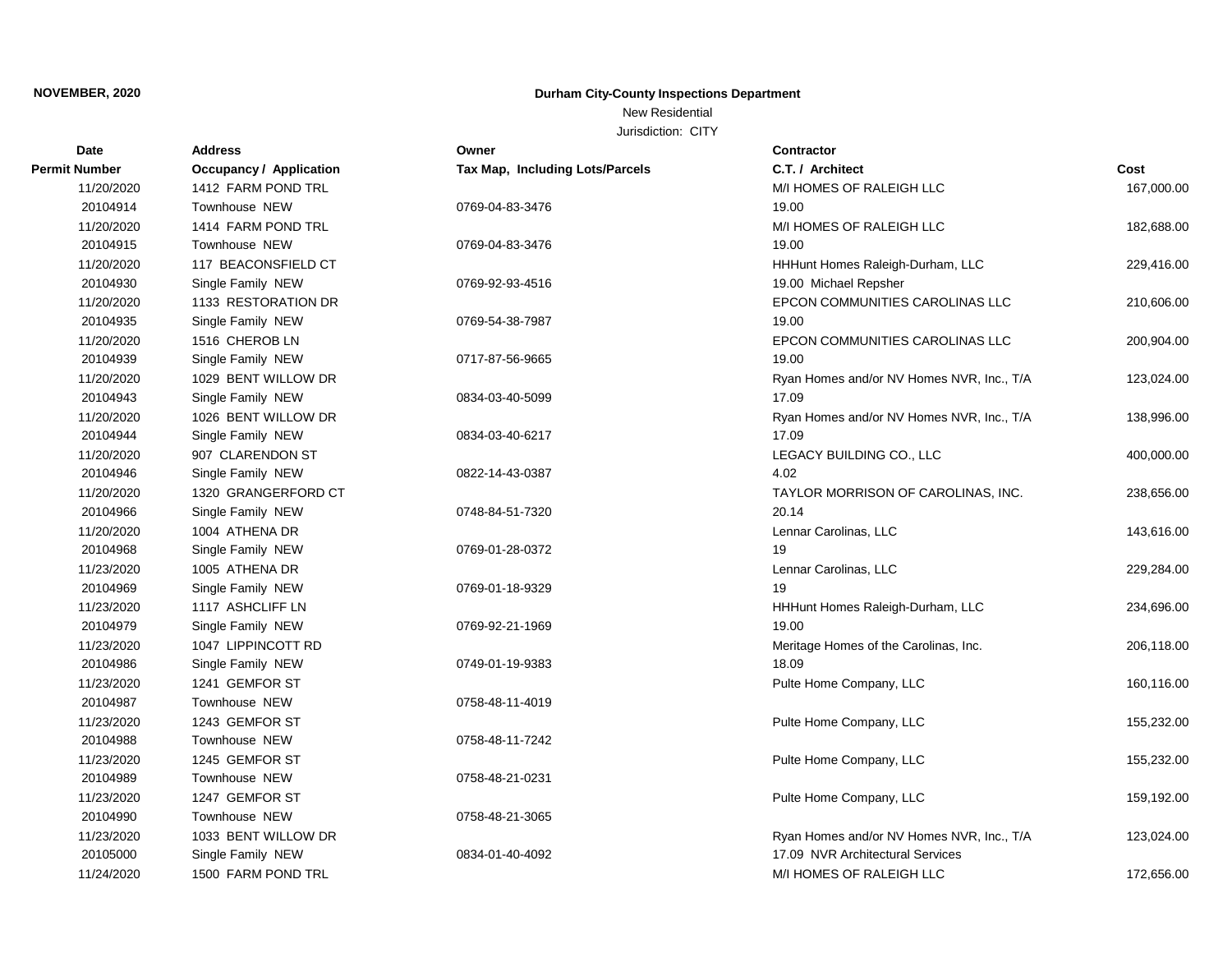#### New Residential

| <b>Date</b>   | <b>Address</b>                 | Owner                           | <b>Contractor</b>                         |            |
|---------------|--------------------------------|---------------------------------|-------------------------------------------|------------|
| Permit Number | <b>Occupancy / Application</b> | Tax Map, Including Lots/Parcels | C.T. / Architect                          | Cost       |
| 20104952      | Townhouse NEW                  | 0769-04-83-3476                 | 19                                        |            |
| 11/24/2020    | 1502 FARM POND TRL             |                                 | M/I HOMES OF RALEIGH LLC                  | 170,148.00 |
| 20104953      | Townhouse NEW                  | 0769-04-83-3476                 | 19                                        |            |
| 11/24/2020    | 1504 FARM POND TRL             |                                 | M/I HOMES OF RALEIGH LLC                  | 170,148.00 |
| 20104954      | Townhouse NEW                  | 0769-04-83-3476                 | 19                                        |            |
| 11/24/2020    | 1506 FARM POND TRL             |                                 | M/I HOMES OF RALEIGH LLC                  | 170,148.00 |
| 20104955      | Townhouse NEW                  | 227759-PP201278                 | 19                                        |            |
| 11/24/2020    | 1508 FARM POND TRL             |                                 | M/I HOMES OF RALEIGH LLC                  | 172,656.00 |
| 20104956      | Townhouse NEW                  | 227759-PP201279                 | 19                                        |            |
| 11/24/2020    | 2306 NEVADA AVE                |                                 | WALLACE, B. DESIGN & CONSTRUCTION         | 193,000.00 |
| 20105001      | Single Family NEW              | 0821-01-63-8027                 | 6.00 WALLACE, B. DESIGN & CONSTRUCTION    |            |
| 11/24/2020    | 521 LANGHORNE DR               |                                 | TAYLOR MORRISON OF CAROLINAS, INC.        | 144,672.00 |
| 20105016      | Single Family NEW              | 0748-94-48-7303                 | 20.28                                     |            |
| 11/24/2020    | 902 DASHWOOD DR                |                                 | TAYLOR MORRISON OF CAROLINAS, INC.        | 157,014.00 |
| 20105019      | Single Family NEW              | 0748-84-88-7462                 | 20.28                                     |            |
| 11/24/2020    | 802 DASHWOOD DR                |                                 | TAYLOR MORRISON OF CAROLINAS, INC.        | 193,880.00 |
| 20105020      | Single Family NEW              | 0748-85-80-8935                 | 20.28                                     |            |
| 11/25/2020    | 2207 MEADOWCREEK DR            |                                 | HOMES BY DICKERSON, INC.                  | 282,600.00 |
| 20105036      | Single Family NEW              | 0814-60-80-3829                 | 17.07                                     |            |
| 11/25/2020    | 3805 LANGLEY DR                |                                 | BERINI, JOE F., CONST. CO.                | 425.00     |
| 20105050      | Single Family NEW              | 0803-77-64-4642                 | 17.17 Johnson Designs                     |            |
| 11/25/2020    | 1501 MORNING GLORY AVE         |                                 | HABITAT FOR HUMANITY OF DURHAM INC.       | 96,360.00  |
| 20105061      | Single Family NEW              | 0831-14-44-3350                 | 10.01                                     |            |
| 11/25/2020    | 2211 FITZGERALD AVE            |                                 | Sierra Structures, Inc.                   | 217,338.00 |
| 20103804      | Single Family NEW              | 0820-08-88-5601                 | 13.03 RICHARD THOMPSON                    |            |
| 11/25/2020    | 308 PEKOE AVE                  |                                 | Tri-Point Builders, T/A Roberto Rivera    | 197,300.00 |
| 20103957      | Single Family NEW              | 0820-08-89-4199                 | 13.03 Richard Thompson                    |            |
| 11/25/2020    | 1010 JUDARO LN                 |                                 | Lennar Carolinas, LLC                     | 158,664.00 |
| 20104396      | Single Family NEW              | 0729-94-79-2345                 | 20.25                                     |            |
| 11/25/2020    | 3100 DIXON RD                  |                                 | Durham Building Company, LLC              | 152,856.00 |
| 20104815      | Single Family NEW              | 0810-75-62-1690                 | 20.15                                     |            |
| 11/25/2020    | 2300 NEVADA AVE                |                                 | WALLACE, B. DESIGN & CONSTRUCTION         | 193,000.00 |
| 20104817      | Single Family NEW              | 0821-01-54-7385                 | 6                                         |            |
| 11/25/2020    | 4105 TRANQUIL RD               |                                 | Durham Building Company, LLC              | 109,494.00 |
| 20104934      | Single Family NEW              | 0729-02-79-3785                 | 20.10                                     |            |
| 11/25/2020    | 1016 BENT WILLOW DR            |                                 | Ryan Homes and/or NV Homes NVR, Inc., T/A | 151,800.00 |
| 20105065      | Single Family NEW              | 0834-03-40-8267                 | 17.09                                     |            |